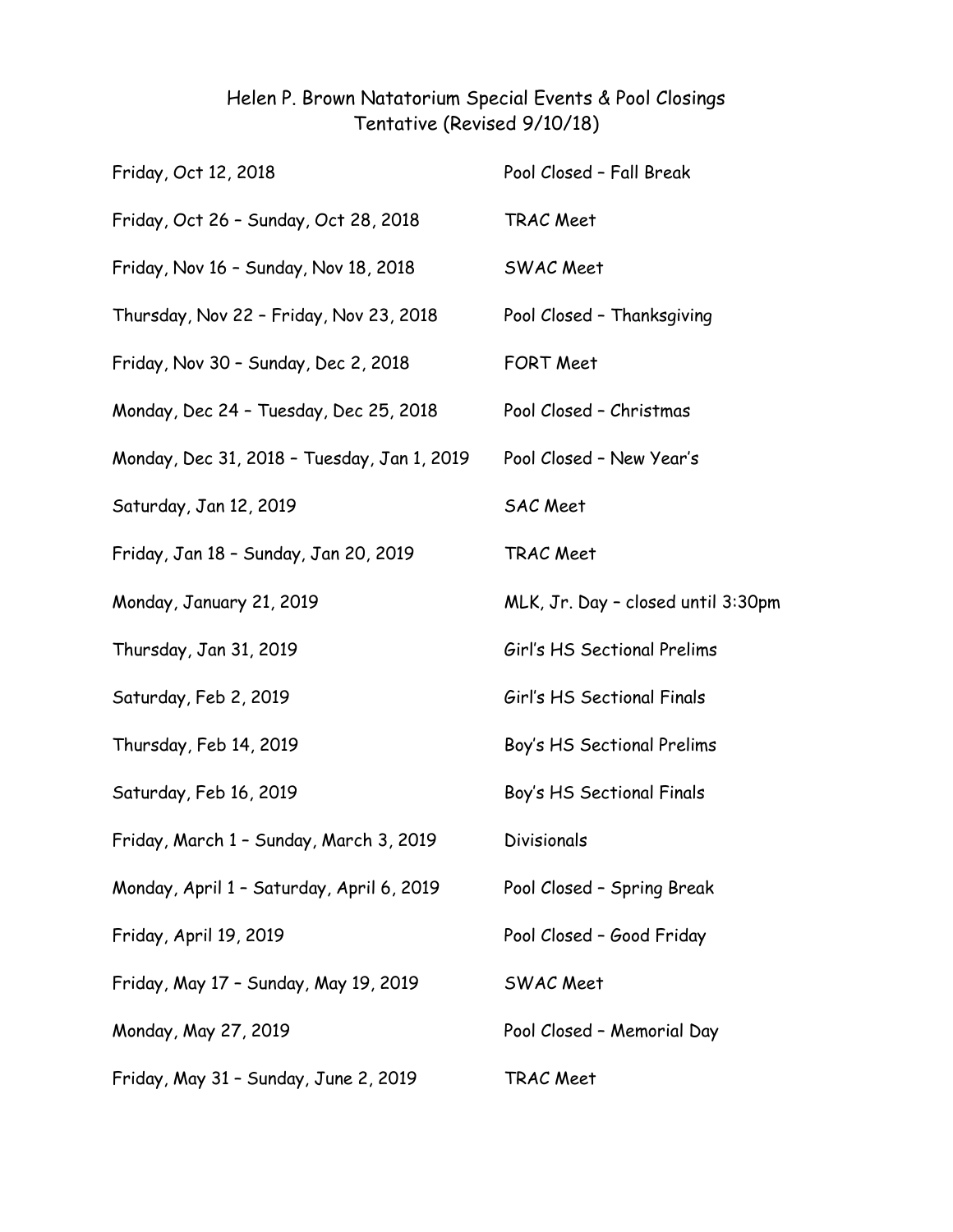| Thursday, July 4, 2019                                         | Pool Closed - Independence Day     |
|----------------------------------------------------------------|------------------------------------|
| Friday, July 19 - Saturday, July 20, 2019                      | City Dive Meet                     |
| Saturday, July 27, 2019                                        | Turner's Meet                      |
| Friday, August 2 - Sunday, August 4, 2019                      | City Swim Meet                     |
| Monday, August 5 - Sunday, September 8, 2019 Facility Shutdown |                                    |
| (Monday, Sept 2, 2019)                                         | Pool Closed - Labor Day)           |
| Friday, Oct 11, 2019                                           | Pool Closed - Fall Break           |
| Friday, Nov 1 - Sunday, Nov 3, 2019                            | TRAC Meet                          |
| Friday, Nov 22 - Sunday, Nov 24, 2019                          | SWAC Meet                          |
| Thursday, Nov 28 - Friday, Nov 29, 2019                        | Pool Closed - Thanksgiving         |
| Friday, Dec 6 - Sunday, Dec 8, 2019                            | FORT Meet                          |
| Tuesday, Dec 24 - Wednesday, Dec 25, 2019                      | Pool Closed - Christmas            |
| Tuesday, Dec 31 - Wednesday, Jan 1, 2020                       | Pool Closed - New Year's           |
| Saturday, Jan 18, 2020                                         | <b>SAC Meet</b>                    |
| Monday, Jan 20, 2020                                           | MLK Day - Pool Closed until 3:30pm |
| Thursday, Jan 24 - Sunday, Jan 26, 2020                        | TRAC Meet                          |
| Thursday, Feb 6, 2020                                          | Girl's HS Sectional Prelims        |
| Saturday, Feb 8, 2020                                          | Girl's HS Sectional Finals         |
| Thursday, Feb 20, 2020                                         | Boy's HS Sectional Prelims         |
| Saturday, Feb 22, 2020                                         | Boy's HS Sectional Finals          |
| Friday, March 6 - Sunday, March 8, 2020                        | <b>Divisionals</b>                 |
| Monday, March 30 - Saturday, April 4, 2020                     | Pool Closed - Spring Break         |